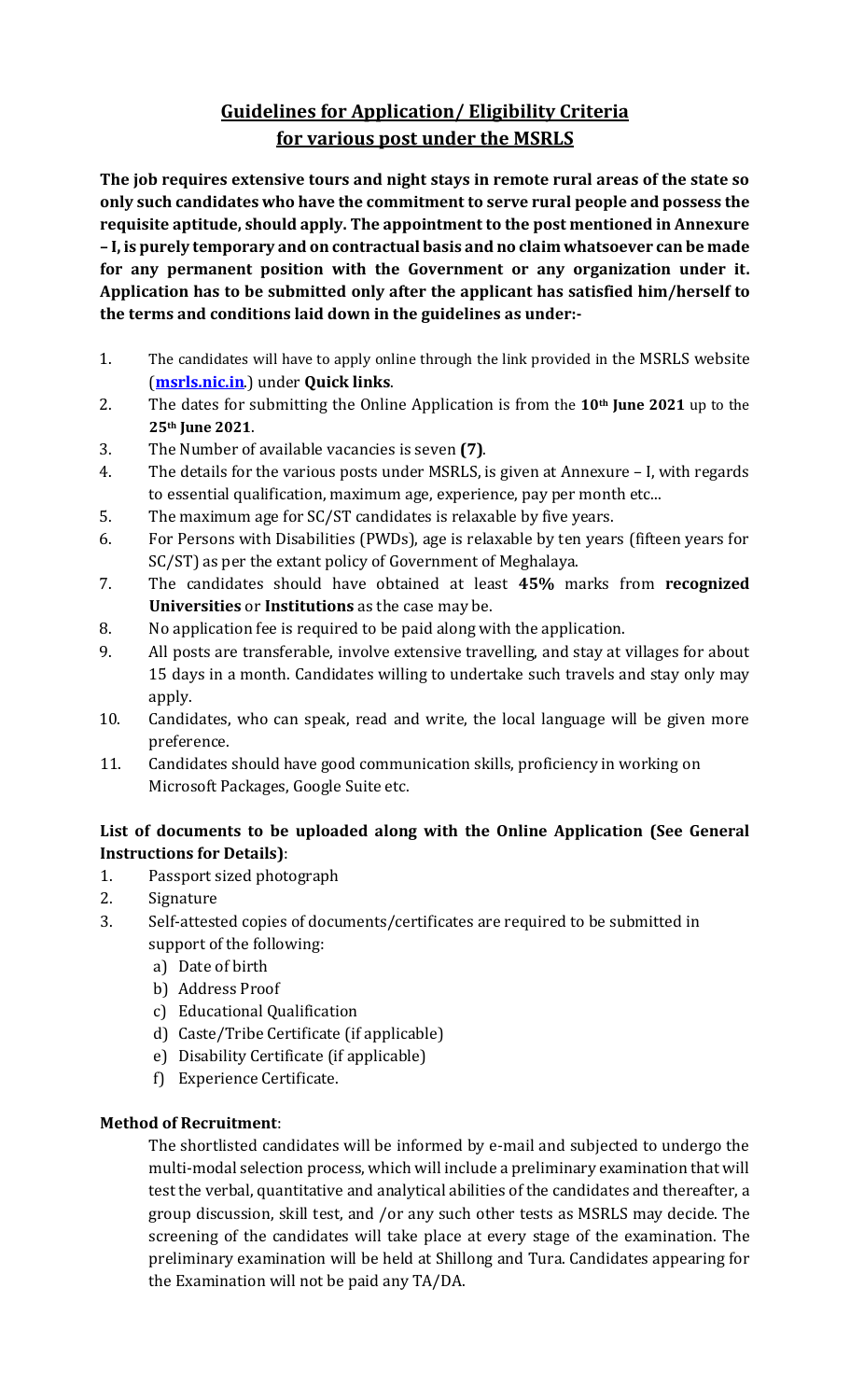### **General Instructions**:

- i. Candidates are advised to read the eligibility criteria and other conditions prescribed for the post very carefully before applying, mentioned in the link "<http://msrls.nic.in/recruitments>".
- ii. Candidates may upload Proof of Qualification with either Marksheet/ Provisional Certificate/ Completion Certificate of the latest qualification only.
- iii. Candidates who are working in any private/ public sector may furnish a 'No Objection Certificate' from their Controlling authority at the final stage of selection.
- iv. Candidates should provide proof of Date of Birth as per the Birth Certificate issued by the Registrar of Births & Deaths or as entered in Matriculation.
- v. Candidates should provide any address proof duly Certified/Issued by the Government. (eg. Valid Indian Passport/EPIC/Driving License/Aadhar Card).
- vi. Candidates can upload documents in JPEG, PDF format and maximum document size should be upto **10MB**.
- vii. Candidates are advised to fill their correct and active e-mail addresses and contact number in the application form to enable MSRLS to use it for correspondence purpose. If a mail sent to a candidate bounces for any reason, MSRLS will not take any responsibility.
- viii. Incomplete applications in any respect and ineligible applicants will be summarily rejected. No further correspondence in this regard shall be entertained.
- ix. Candidates should regularly check the MSRLS Website for any update on the recruitment.
- x. Candidates should regularly check their email for call letter.
- xi. For further query, candidates can send an email to<msrls.recruitment@gmail.com>

#### **Debarment**:

- i. Any candidate furnishing incorrect information or making false declaration regarding his/her eligibility at any stage or suppressing any material information is liable to be debarred from appearing in any recruitment stage and would entail summary rejection of their candidature for this recruitment.
- ii. MSRLS is authorized to recruit and select candidates, maintaining utmost confidentiality at all times. Any attempt by anyone causing a breach or attempting to cause any breach of the process of this or any such action which violates or likely to violate the fair practices will be a sufficient ground for debarment of candidate/s for this recruitment.
- iii. If any candidate is or has been found impersonating or procuring impersonation by any person or resorting to any other irregular or improper means in connection with his/her candidature for selection or obtaining support of candidature by any means, he/she shall be liable to be debarred for this recruitment in addition to rendering himself/herself liable to criminal prosecution.
- iv. Canvassing directly or indirectly for the above-mentioned posts shall disqualify a candidate and the decision of MSRLS shall be final and binding in this regard.